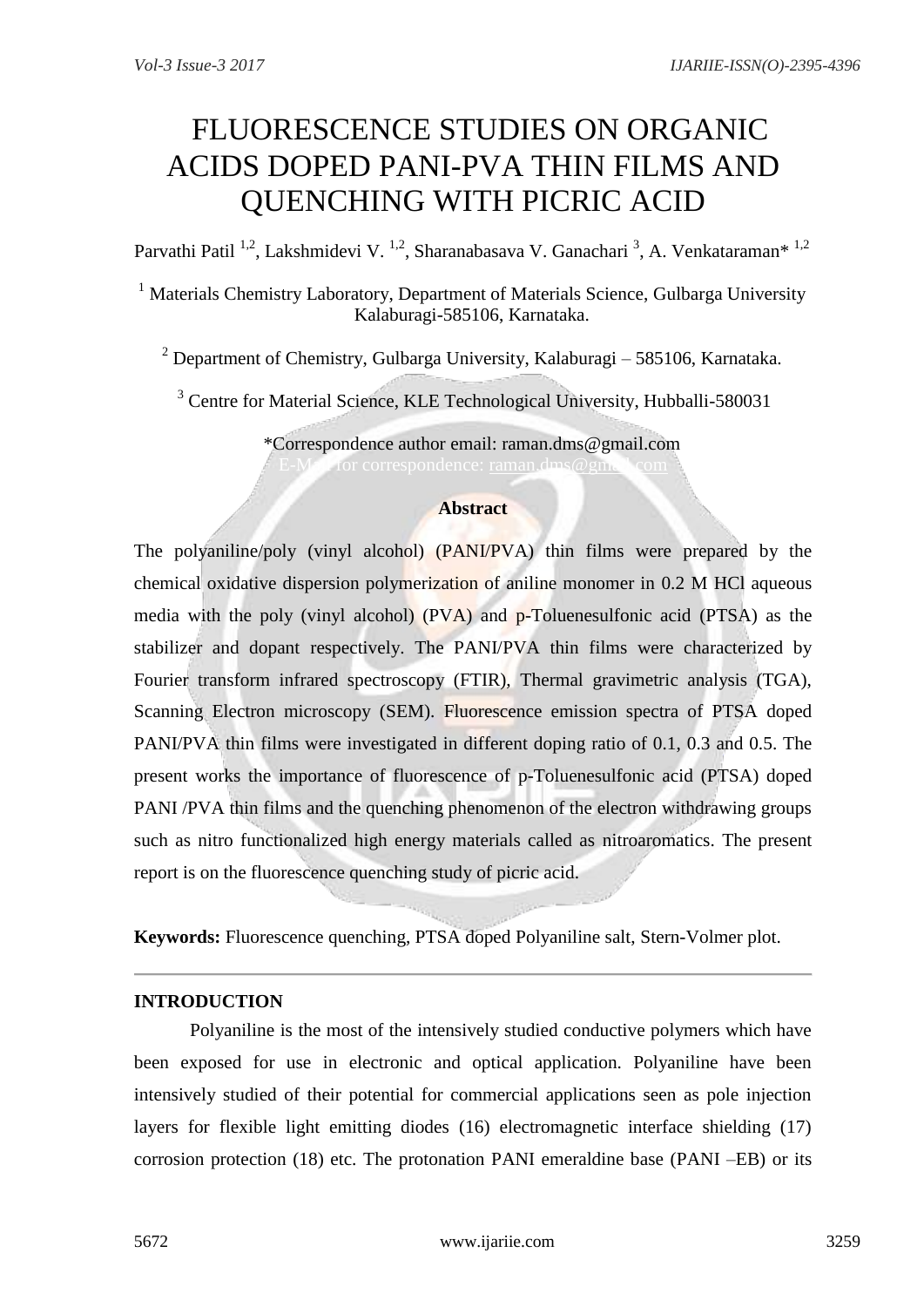derivatives with organic acids can be used for the protonation of electrically conducting polymers with improved process ability (1-5). 5

In this study, we investigated the effects of the dopant and the solvent on the change transport properties in polyaniline systems for dopants we used BSA, TSA, CSA, PTSA, NSA. The emeraldine base for of polyaniline along with the dopant is dissolved in solvent like chloroform, BEOH, DMF, NMF, DMSO. In PANI extended conjugation intermolecular hydrogen bonds are formed between the amine and imine group of the adjacent chain and stacking.

Polyaniline shows fluorescence characteristics due to the extended conjugation and were used as selective fluorescence for the detection of electron deficient nitroaromatics (NACS)5 Nitroaromatic are the prominent high energy materials which are being used as explosives and detonators etc. the present studies are employed by doping PANI with PTSA different concentrations dissolving DMF solvent before going for fluorescence studies. The  $H^+$  ions were added upon protonation so that imine groups at the quinoid ring at as a charge delocalization of holes in the valence bond.

The electron withdrawing group  $(-NO<sub>2</sub>)$  of picric acid quenches the fluorescence showed by the PTSA doped polyaniline base. The electron transitions are transfer from PTSA doped polyaniline base to electron withdrawing group of picric Acids. Quenching takes place and it is attracted much attention due to their high sensitivity and selectivity. The stacking in polymers which is responsible for sensitive fluorescence quenching is explained (8). The nitroaromatics are also in polymers films.

In this paper, we have reported the study on the effect of concentration of picric acid on the fluorescence intensity of PTSA-PANI employee DMF as a solvent and the study was carried out 0-50\*C. the fluorescence of PTSA-PANI in difference concentrations has been quenched and quenching is in accordance with S-V relation. The S-V constant was obtained.

#### **EXPERIMENTAL**

#### *Materials and Methods*

Aniline ( $C_6H_5NH_2$ ), ammonium persulfate (( $NH_4$ ) $_2S_2O_8$ ), p-Toluenesulfonic acid  $(CH_3C_6H_4SO_3H)$ , Poly (vinyl alcohol)  $[CH_2CH(OH)]_n$ , Hydrochloric acid (HCl), Dimethylformamide  $(C_3H_7NO)$ , methanol  $(CH_3OH)$  and acetone  $(C_3H_6O)$ . All the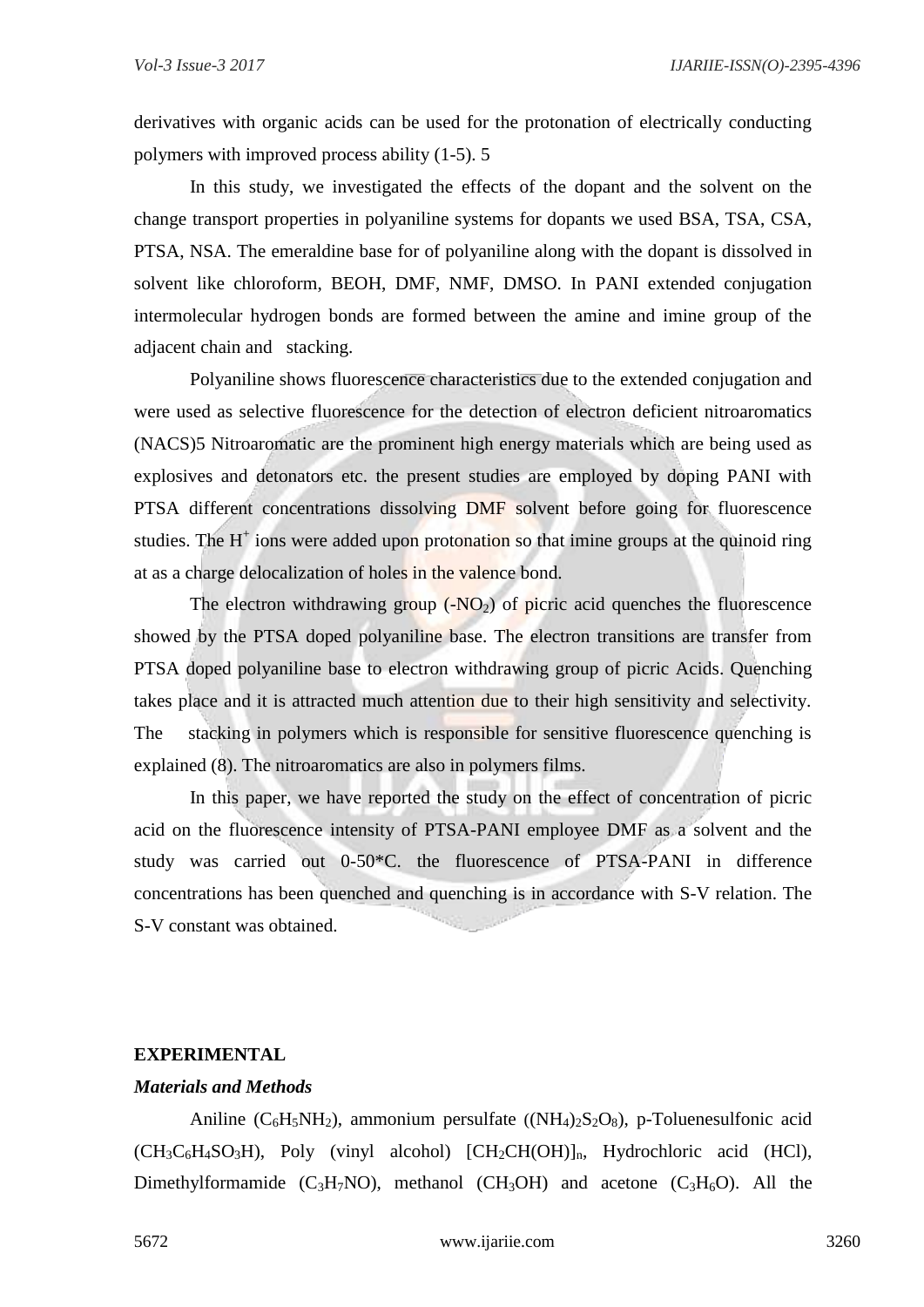chemicals purchased were used as received and analytical reagent grade. Double distilled water was used in the experiment.

## *Synthesis of emeraldine salt*

15 ml of concentrated HCl (0.2M) and 12 ml of aniline (0.2M) was taken in a round bottom flask. 180 ml of distilled water (covered with ice cubes salt mixtures in maintain low polymerization temperature) equipped with electromagnetic stirrer. Then 13 gram (0.08M) ammonium persulfate in 100ml 0.2M HCl was abruptly added into the above solution. The polymerization temperature maintained for 2 hours to complete the reaction.



Figure 1. Flow chart of the preparation of emeraldine base

The precipitate emeraldine salt is filtered and washed with distilled water until the filtered is color less. It is then washed with methanol to remove oligomeric impurities. Finally, it is washed with acetone to remove water content and kept overnight for filtering.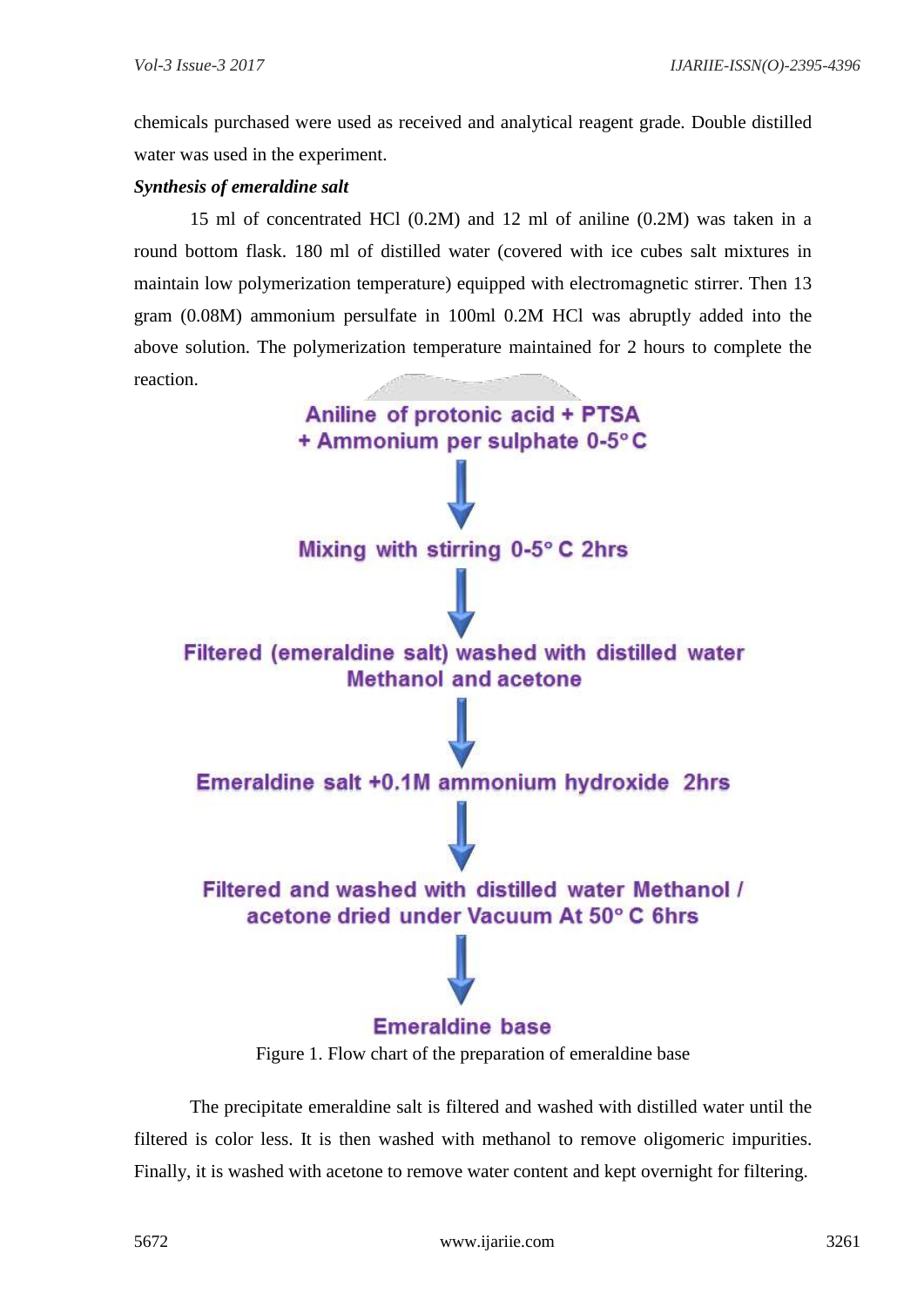The precipitated is collected in picker and dried under vacuum at  $50^{\circ}$ C for 6 hours then it is crushed into fine powder to get emeraldine salt. The emeraldine salt was taken in a round bottle flask contained 20ml of ammonia solution and 80ml of water stirred continuously for 24 hrs. The precipitate (blue emeraldine base) is filtered and washed with distilled water and finally with acetone. After keeping overnight, filtering the precipitate is then crushed into fine powder to get.

# *Preparation of PTSA doped PANI*

PANI (EB) was synthesized by solid state reaction using experimental procedure reported by *Raghu et. Al.* [12]. PANI-PTSA was prepared by mixing 0.006M of emeraldine base with 0.0006M of PTSA using agate Mortar and pestle. Similarly, 0.006M of emeraldine base with 0.0018M of PTSA using agate Mortar and pestle. 0.006M of emeraldine base with 0.003M of PTSA using agate Mortar and pestle.

# *Preparation of sample solutions*

Different concentration of dilute solution of PTSA-PANI in DMF are prepared to avoid absorption effects and the quencher concentration been varied. The 10 ppm PTSA doped polyaniline in DMF solution is prepared. The 5ppm of picric acid in DMF used as quencher.

# *Preparation of polymer films*

The films of different doped polyaniline prepared by following procedure. A 0.07grm sample of doped PANI was mixed with 0.02 gram of PVA in 10ml of DMF and the solution was stirred for 12 hrs. Then 0.16ml each of the various doped polyaniline solution was cost on a glass slide and dried in a vacuum over at  $50\n-60^{\circ}$ C for 12 hrs.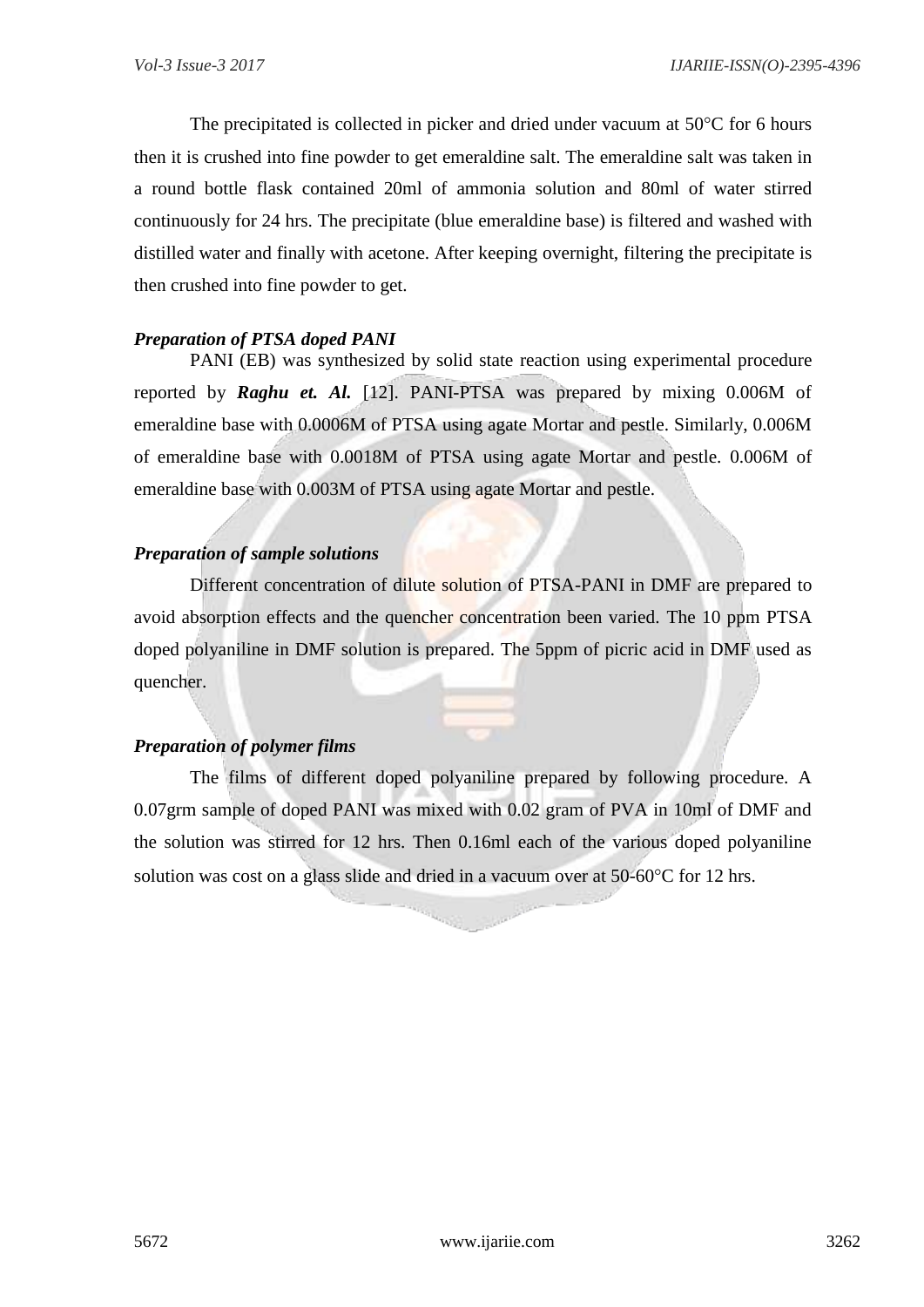

Figure 2. Chemical structure of emeraldine salt of PTSA doped PANI.

#### *Characterizations*

Fourier Transform Infra-Red spectrometer (FTIR): The FTIR spectra of the polymers were recorded on a Thermo Nicolet, Avatar 370 instrument in the range  $4000-400$  cm<sup>1</sup> at a resolution of 4 cm1 by making KBr pellets. Scanning Electron Microscope (SEM:) The morphologies of the polymers were studied by using coupling JEOL Model JSM - 6390LV scanning electron microscope. The electron microscope was operated at 20 kV. Thermal Gravimetric analysis: The thermogravimetric analysis (TGA) measurements were made using a Perkin Elmer, Diamond System at a heating rate of  $10^{\circ}$ C per min under nitrogen atmosphere. Fluorescence Spectrophotometer: Fluorescence measurements are performed by employing ELICO-SL174 spectrophotometers equipped with a xenon arc lamp. The slit width for excitation and emission were fixed at 5 nm. All measurements were made using 1 cm Quartz Cuvette at room temperature.

#### *Quenching experiments*

The emission spectra of PTSA-PANI are measured by fluorescence spectrophotometer. Studied spectroscopic data such as absorption and emission wavelength, fluorescence intensity and stokes shift. The concentration of PTSA –PANI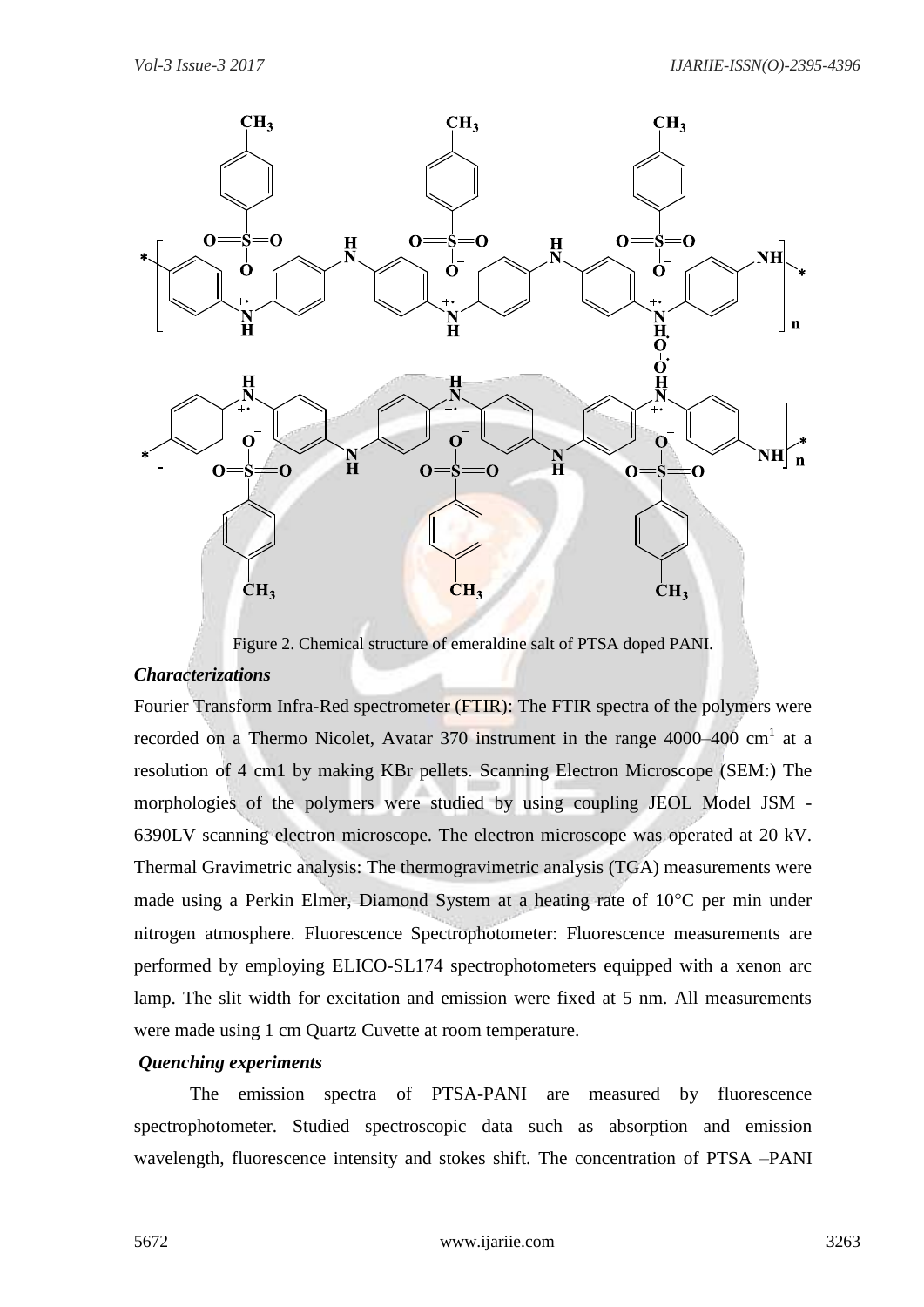was kept constant and the concentration of P1 (0.1), P2 (0.3) and P3 (0.5). the quencher picric acid (PA) is take different concentration. The polymer solution showed a maximum excitation wavelength at different excitation and different emission wavelength was observed in P1 (0.1), P2 (0.3) and P3 (0.5)  $(\lambda_{ex})$ 



#### **Results and discussion**

Figure 3. a) P1, b) P2 and c) P3 FTIR Spectra of PTSA doped PANI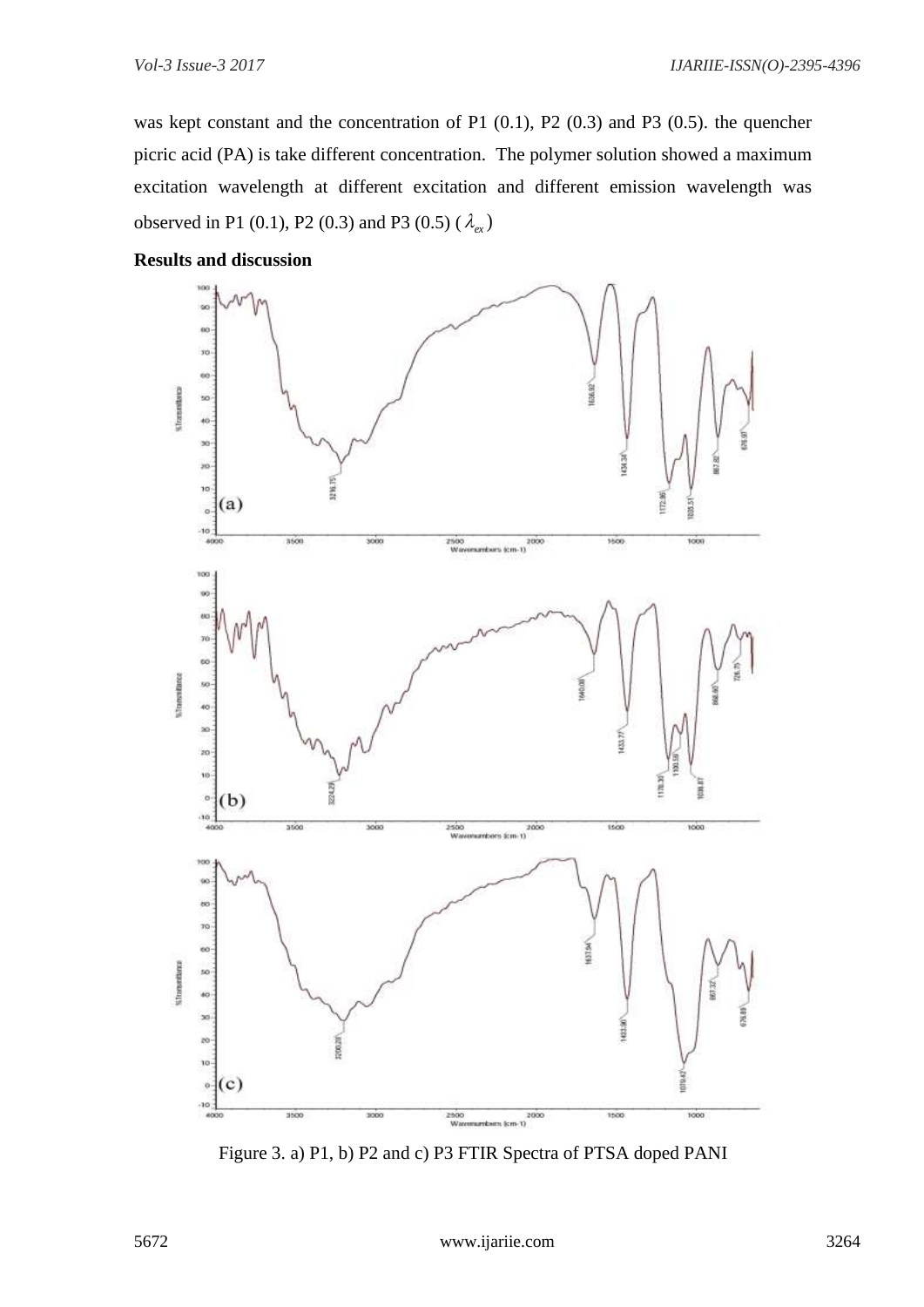# *FTIR Spectra*

The FTIR spectrum of PTSA doped different concentrations P 0.1, 0.3,0.5 are shown in figure 3 (a), 3 (b) and 3 (c) respectively. The peaks at  $1560.30 \text{ cm}^{-1}$  in all the three peaks shows the quinoid. The peaks at  $1693 \text{ cm}^{-1}$ ,  $1636 \text{ cm}^{-1}$ ,  $1640 \text{ cm}^{-1}$ shows the Benzenoid ring respectively as shows the oxidation state of emeraldine salt of PANI.

A strong bond observed in 1931cm<sup>-1</sup>, 1434 cm<sup>-1</sup>, 1433 cm<sup>-1</sup> in fig 3 (a, b, and c) described as the electronic light band. All the three spectra peak at about  $1171 \text{ cm}^{-1}$ , is due to C-N stretching mode peaks about 1172  $\text{cm}^{-1}$ , 1178  $\text{cm}^{-1}$  and 667  $\text{cm}^{-1}$  is usually assigned to the C-N stretch of secondary aromatic amine the peak at  $726 \text{ cm}^{-1}$ ,  $1419.59$  $cm<sup>-1</sup>$  in 4 and 5 figure are assigned to the aromatic C-H in plane bending modes. The peak at 565.1 cm<sup>-1</sup>, 567.03 cm<sup>-1</sup>,568.96 cm<sup>-1</sup>, are usually assigned to an out of plane bending deformation of C-H. The peaks at 798.47 cm<sup>-1</sup>, 800.4 cm<sup>-1</sup> in 3 and 4 usually assigned to para di substituted aromatic ring indication polymer formation. The peaks at  $1034 \text{ cm}^{-1}$ , 1035 cm<sup>-1</sup>,1036 cm<sup>-1</sup>, is assigned to  $SO_3$ -group of the dopant and PTSA.

## *SEM Images*

The SEM images powder displays highly agglomerated morphology made up of the petals like particle with 20 to 30  $\mu$ m in diameter and 20 $\mu$ m in length these particles are formed during low temperature in situ polymerization of aniline and maintain their morphology even after re doping with PTSA but agglomeration appeared due to string intra and intermolecular ionic interactions between chains triggered by proto generated charge carried (i.e. polarons and bipolarons) in shown in figure 4(a). In figure 4(b) the images of PTSA doped PANI shows that high grown in hexagonal structure in the morphology all the crystal aligned in the same direction and the sulfonate groups in present in thickness the particle size 40 to 60 µm diameter and 100-200 µm in length the vender walls interaction between the phenyl ring PTSA and solvent descried Lennard potential. This molecular interaction known to cause crystal and growth of PTSA.



Figure 4. a) P1, b) P2 and c) P3 SEM images of PTSA doped PANI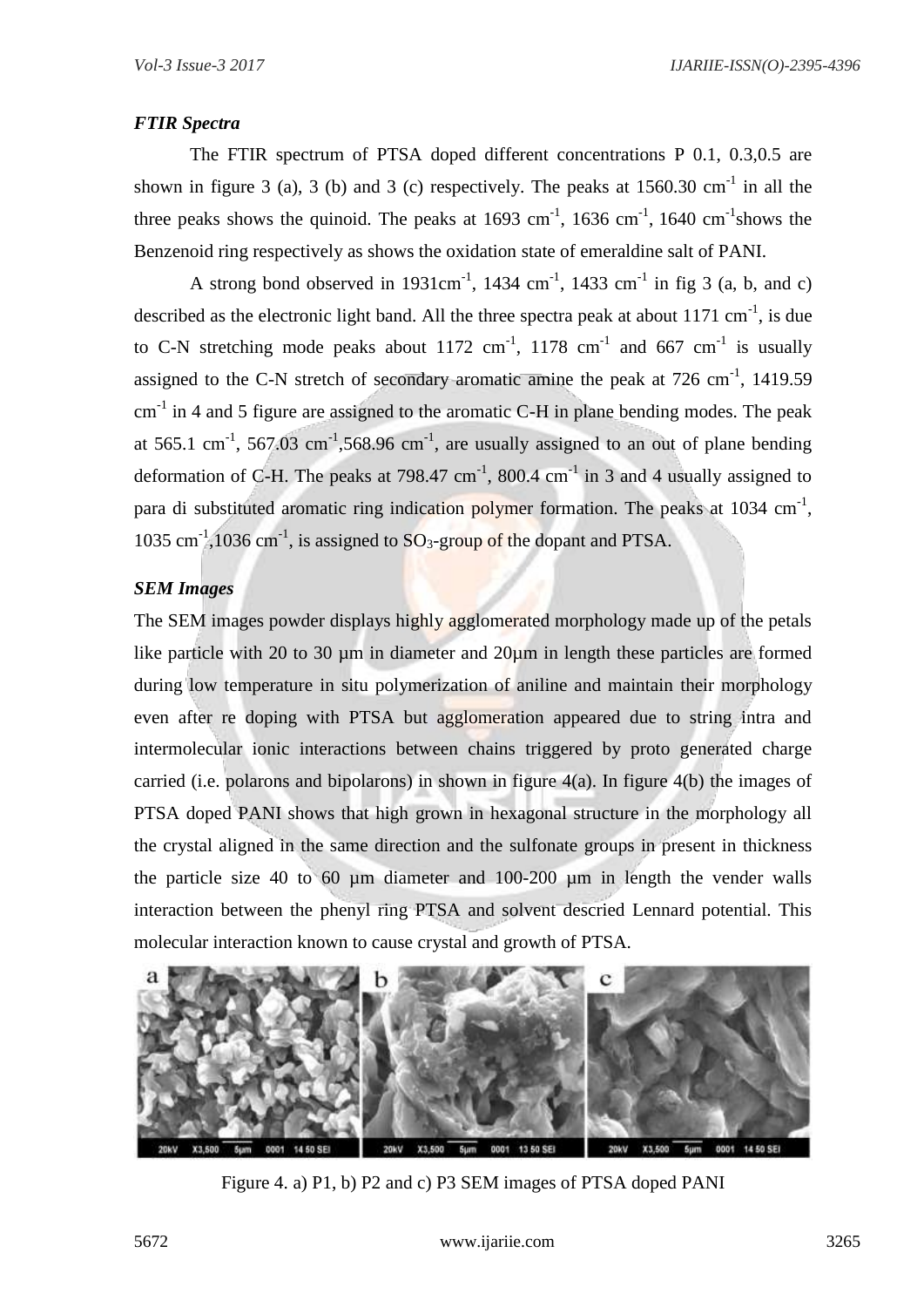In figure 4 (c) shows that the images of cotton like structure and the particle size 80 to 90 µm diameter and 200 to 300 µm in length the fibers of particle size present sulfonate groups are very thickness and agglomerates deformation resulting in increasing adjacent the rigs due to PTSA ion bulky molecule and steric hindrance by electro static reparation between doping ion and hydrogen of the imine sites.

# *Thermal Analysis*

Figure 5 (a) shows that thermal behavior of PTSA doped PANI is illustrated by DTG curve the weight loss in the first 15.2% attributed to the description superficial water molecular associated with the doped PANI~1.62 first stage. Figure 5(b) shows PTSA doped PANI than remains stable ~98 $^{\circ}$ C the second step extending up to 200 $^{\circ}$ C with weight loss of 56.7% indicates the loss of PTSA and the polymer is completely dedoped at  $\sim 300^{\circ}$ C



Figure 5. a) P1, b) P2 and c) P3 Thermal analysis of PTSA doped PANI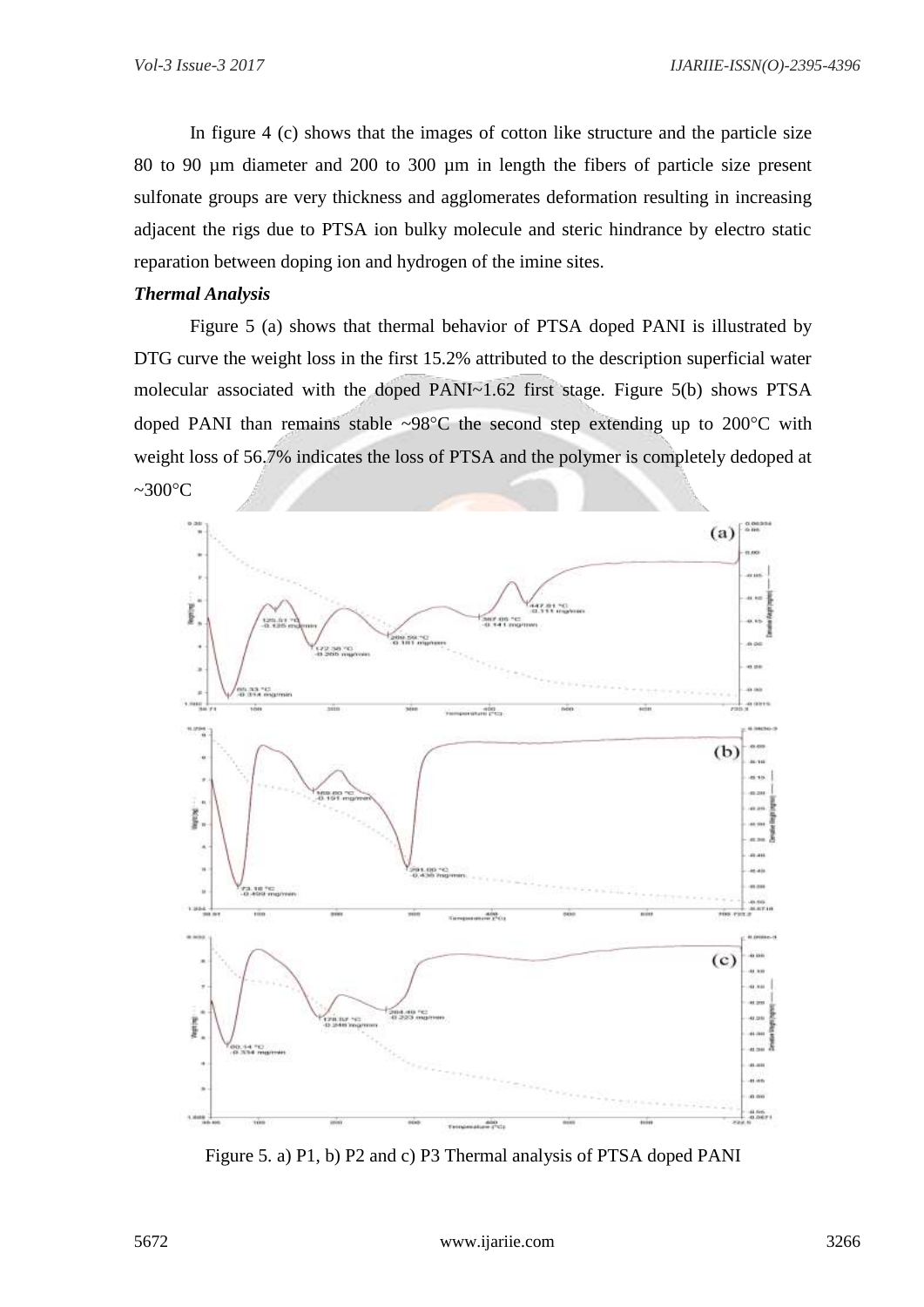Figure 5(c) shows that stage extending up to  $720^{\circ}$ C in this stage sulphonate ions, were readily detached from the polymer backbone. The polymer backbone the polymer degradation stated. Move interestingly at 300°C. the acid was completely dedoped from the polymer and the total weight loss was found about  $\sim 6.08\%$  at higher temperature, it shows full scale polymer degradation. Conclusion PTSA doped PANI was successfully obtained via the in situ oxidative polymerization of aniline with doping level is determined. Spectroscopic and thermal properties of the polymers are found to be affected by the type of the dopant used. Fluorescent characteristic of polymer solution/ film upon exposure to a good potential to be exploited as sensing material for detection. A good repeatability and reproducibility of measurement were obtained. A complete regeneration cycle took about 13 minutes and 4 complete cycle were observed in 60 minutes of testing.



Figure 6. a) P1, b) P2 and c) P3 Fluorescence emission spectrum of PTSA doped PANI **Quenching studies** 

The self-quenching mechanism Covalently fluorophore pairs factors influencing efficiency of self-quenching are disassembled into four components as shown in figure 7 Quenching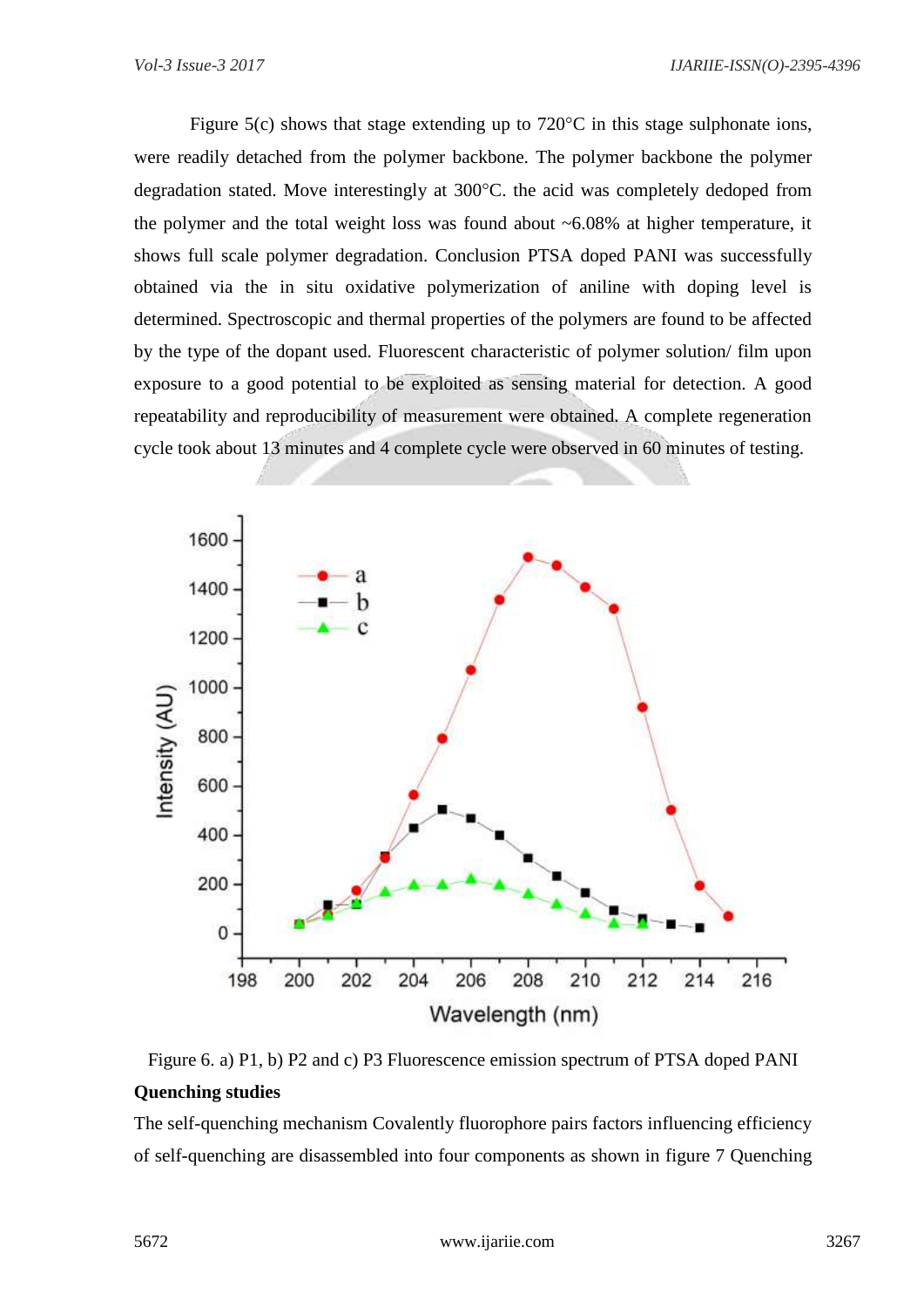of a fluorophore is significantly influenced by the molecular structure of the quencher. [17] in this study quenching by nitroaromatic compounds was evaluated to assist the molecular interaction between nitroaromatic molecules. Figure 6. a) P1, b) P2 and c) P3 shows the Fluorescence emission spectrum of PTSA doped PANI



Figure 7. Quenching mechanism

The fluorophore interaction can be identified by examining the emission spectra using solvents. The emission spectra of PTSA doped PANI are measured. The spectroscopic data such as absorption and emission wavelength fluorescence intensity noted PANI is conjugated fluorescent polymer which exhibits  $\pi$  to  $\pi^*$  and n to  $\pi^*$ transitions. The emission spectra of Polymer solutions are mirror images of the excitation spectra upon photo excitation of a conjugated polymer. The electrons from the valance band are excited to the conduction band and then migrated along the polymer backbone

## **Conclusion**

The fluorescence data of PTSA-PANI reveal that the nature and amount of shifts depend on the polarity of the solvents. It is concluded from the data that as the polarity of the solvent increases, PTSA-PANI shows a bathochromic shift for n- $\pi$  and  $\pi$ - $\pi^*$ transitions. Knowledge about the excited electronic state dipole moments of the solute molecules is quite useful in designing nonlinear materials and in elucidation of the nature of the excited state.

#### **Acknowledgements**